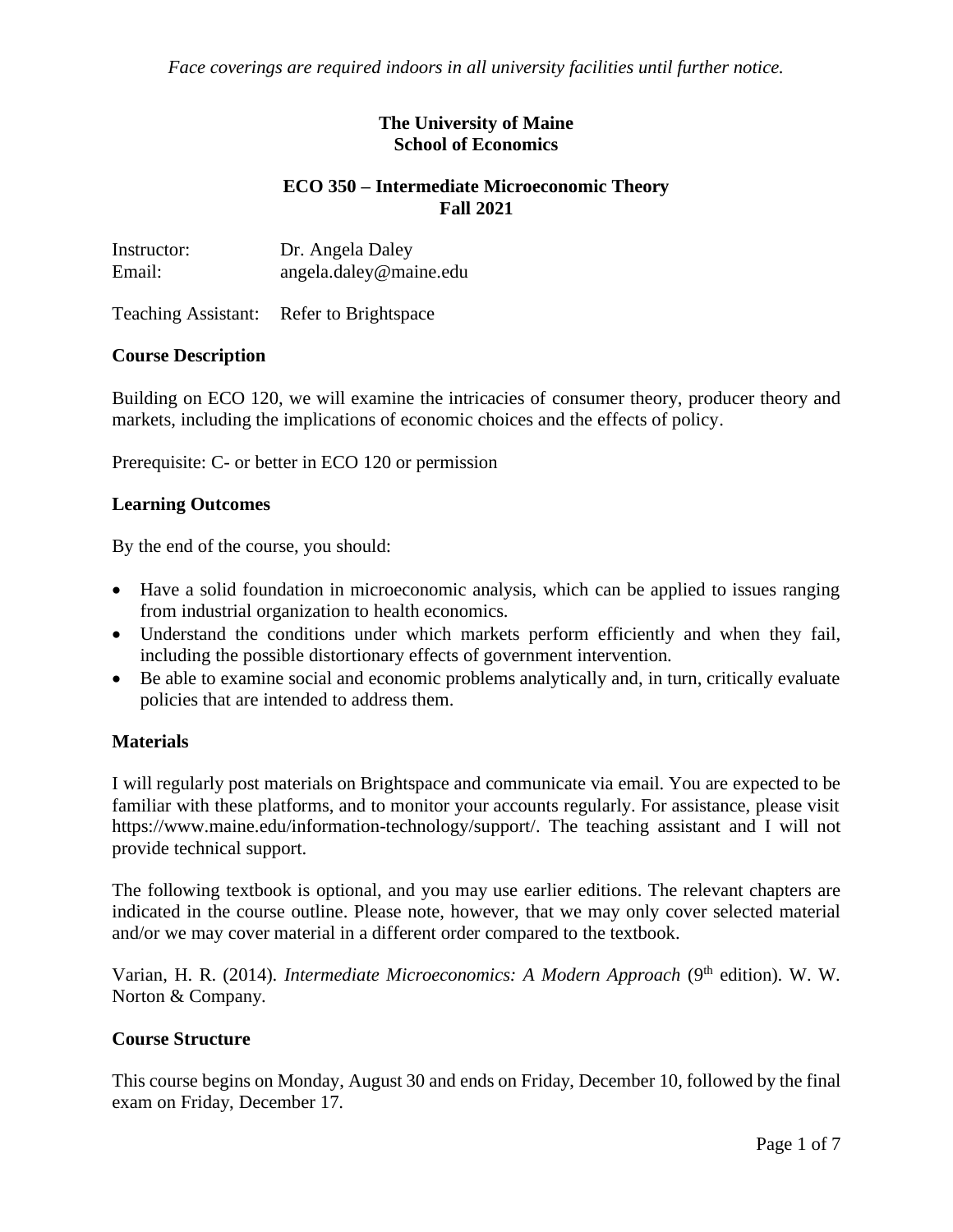## *Mondays*

We will have class on Monday, August 30 from 3:30 to 4:45pm in Neville 100. After that, we will not have class on Mondays. You should use this time to work through the week's instructional videos and practice problems. In some cases, there will also be supplementary articles to read. All materials will be posted on Brightspace.

### *Wednesdays*

Except during Thanksgiving Break, we will have class on Wednesdays from 3:30 to 4:45pm in Neville 100. During class, I will answer your questions about the week's instructional videos. We will then work through the practice problems and discuss the supplementary articles. These classes will be driven by you. To get the most out of them, you should identify areas that you're having difficulty with, and we will focus accordingly. Please note that the midterm exam will be held in class on Wednesday, October 27.

You are expected to attend classes in person. They will not be recorded. You are responsible for all material covered, and I do not provide notes for missed classes.

As we continue to navigate the COVID-19 pandemic, please do not approach the teaching assistant or I during class. You may ask questions from your seat, during office hours or via email.

## *Office Hours*

Instructor – I will have Zoom office hours on Mondays from 3:30 to 4:45pm. As indicated on MaineStreet, this time is allocated to ECO 350, so you should be available to come to these office hours, if necessary (i.e. do not schedule other commitments during this time). I will also have Zoom office hours on Wednesdays from 10:30 am to 12:00pm. You may access the link on Brightspace under Content\Syllabus (Passcode: ECO). Similar to in-person office hours, please 'stop by' if you have questions. I will meet students on a first-come, first-served basis. After December 10, I will have Zoom office hours by appointment only. This should be pre-arranged via email.

Teaching Assistant – Please refer to Brightspace for more information about these office hours.

Economics Lab – You may visit the Economics Lab for free tutoring. Please refer to Brightspace for more information.

Please note that office hours and the Economics Lab will not be available when classes are cancelled due to inclement weather or other reasons such as Labor Day, Fall Break, Veterans Day and Thanksgiving Break.

Email – You are welcome to email the teaching assistant or I with questions. We expect you to be professional and concise; we will not respond to long, complex questions via email. Also, we will not respond to 'instant messages' on Brightspace; send all correspondence via email. Please allow up to two days for a response through the week, and three days on weekends and holidays. Thus, I recommend that you address time-sensitive issues in class or during Zoom office hours.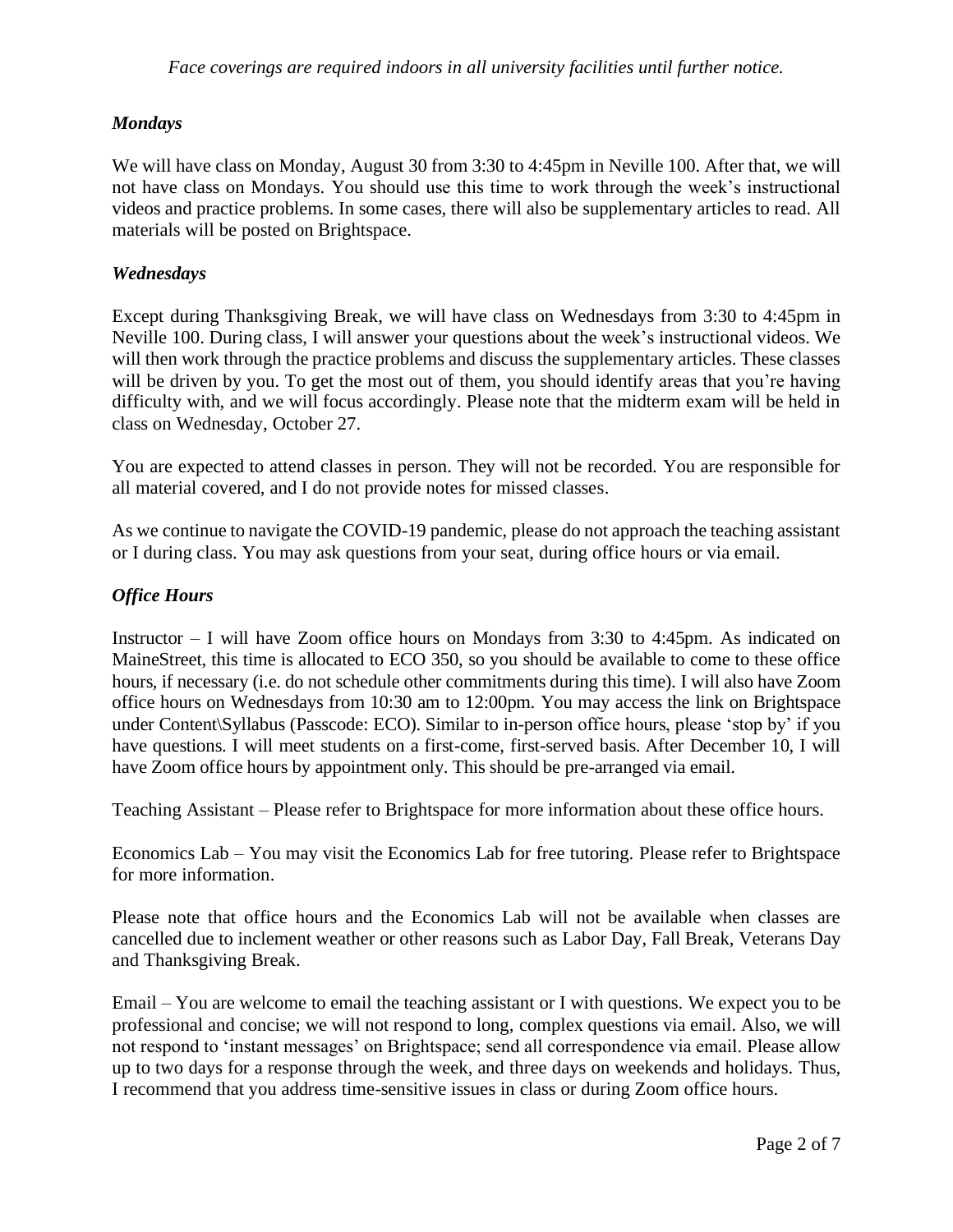# **Course Outline**

| Week                        | Monday                                | Wednesday | Topic(s)                                                                                                            |                             |
|-----------------------------|---------------------------------------|-----------|---------------------------------------------------------------------------------------------------------------------|-----------------------------|
| August 30 – September 3     | Class and<br>Materials on Brightspace | Class     | Math and Graphing Techniques                                                                                        |                             |
| September 6 – September 10  | Materials on Brightspace              | Class     | <b>Budget Constraint (Chapter 2)</b>                                                                                |                             |
| September 13 - September 17 | Materials on Brightspace              | Class     | Preferences (Chapter 3)                                                                                             |                             |
| September 20 - September 24 | Materials on Brightspace              | Class     | Utility (Chapter 4)                                                                                                 |                             |
| September 27 - October 1    | Materials on Brightspace              | Class     | Choice (Chapter 5)                                                                                                  | Consumer Theory             |
| October 4 – October 8       | Materials on Brightspace              | Class     | Demand (Chapter 6)                                                                                                  |                             |
| October $11 -$ October 15   | Materials on Brightspace              | Class     | Demand (Chapter 6) and Slutsky Equation (Chapter 8)                                                                 |                             |
| October 18 – October 22     | Materials on Brightspace              | Class     | Consumer's Surplus (Chapter 14) and Market Demand (Chapter 15)                                                      |                             |
| October 25 – October 29     |                                       | Class     | Midterm Exam in Class                                                                                               |                             |
| November $1 -$ November 5   | Materials on Brightspace              | Class     | Technology (Chapter 19) and Profit Maximization (Chapter 20)                                                        |                             |
| November $8 -$ November 12  | Materials on Brightspace              | Class     | Cost Minimization (Chapter 21) and Cost Curves (Chapter 22)                                                         |                             |
| November $15 -$ November 19 | Materials on Brightspace              | Class     | Firm Supply (Chapter 23), Industry Supply (Chapter 24),<br>Monopoly (Chapter 25) and Monopoly Behavior (Chapter 26) | Producer Theory and Markets |
| November 22 – November 26   |                                       |           | Thanksgiving Break                                                                                                  |                             |
| November $29 -$ December 3  | Materials on Brightspace              | Class     | Oligopoly (Chapter 28), Game Theory (Chapter 29) and<br>Game Applications (Chapter 30)                              |                             |
| December $6 -$ December 10  |                                       | Class     | Review for Final Exam in Class                                                                                      |                             |

Any changes to the course outline will be posted on Brightspace and/or announced in class. Subsequent to this outline, the final exam will be held on Friday, December 17 from 12:15 to 2:15pm in Neville 100.

Consumer Theory

Consumer Theory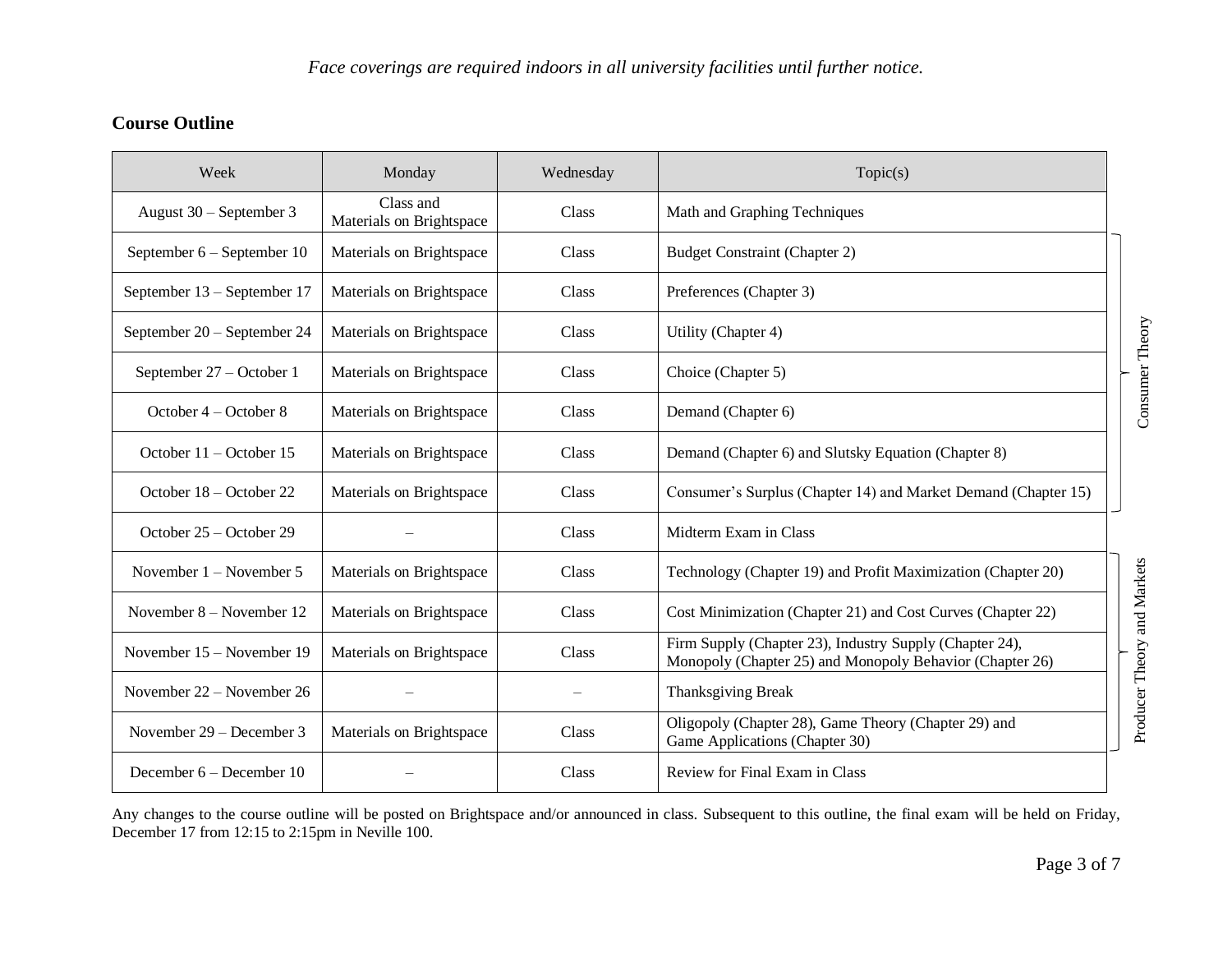## **Grading**

Your overall grade will be determined as follows.

| Assignments                  | 60 percent   |
|------------------------------|--------------|
| Midterm Exam                 | 20 percent   |
| Final Exam                   | 20 percent   |
| Attendance and Participation | Extra Credit |

Your overall grade will be assigned as follows.

A (93 to 100 percent); A- (90 to 92.9 percent); B+ (87 to 89.9 percent); B (82 to 86.9 percent); B- (80 to 81.9 percent); C+ (77 to 79.9 percent); C (72 to 76.9 percent); C- (70 to 71.9 percent); D+ (67 to 69.9 percent); D (62 to 66.9 percent); D- (60 to 61.9 percent); F (less than 60 percent).

#### *Assignments*

There will be five assignments, which must be completed on an individual basis. More information will be provided on Brightspace at least one week prior to each deadline.

Assignment 1 due Wednesday, September 15 by 3:30pm Assignment 2 due Wednesday, October 6 by 3:30pm Assignment 3 due Wednesday, October 20 by 3:30pm Assignment 4 due Wednesday, November 17 by 3:30pm Assignment 5 due Wednesday, December 8 by 3:30pm

Each assignment must be submitted in-person at the beginning of class on the due date. Please combine multi-page assignments using a staple or paper clip.

I will accept assignments via email up to 48 hours after the deadline without penalty. After 48 hours, I will post the solutions on Brightspace and late submissions will no longer be accepted.

However, I will use your best four of five assignment grades (i.e. you get to drop the lowest). I do not allow re-takes or make-up assignments. If you miss multiple assignments, you should contact your Associate Dean and ask them to intervene on your behalf.

These policies (the 48-hour grace period and dropping the lowest grade) are in place because I realize that unforeseeable things may prevent you from keeping up with course material and submitting assignments on time. However, I recommend that you try to meet the deadlines because the assignments will enhance your understanding of course material, which is cumulative; it is essential that you understand earlier topics to learn later topics.

Your best four of five assignments will have equal weight in determining your overall grade. They are worth 15 percent each, for a total of 60 percent.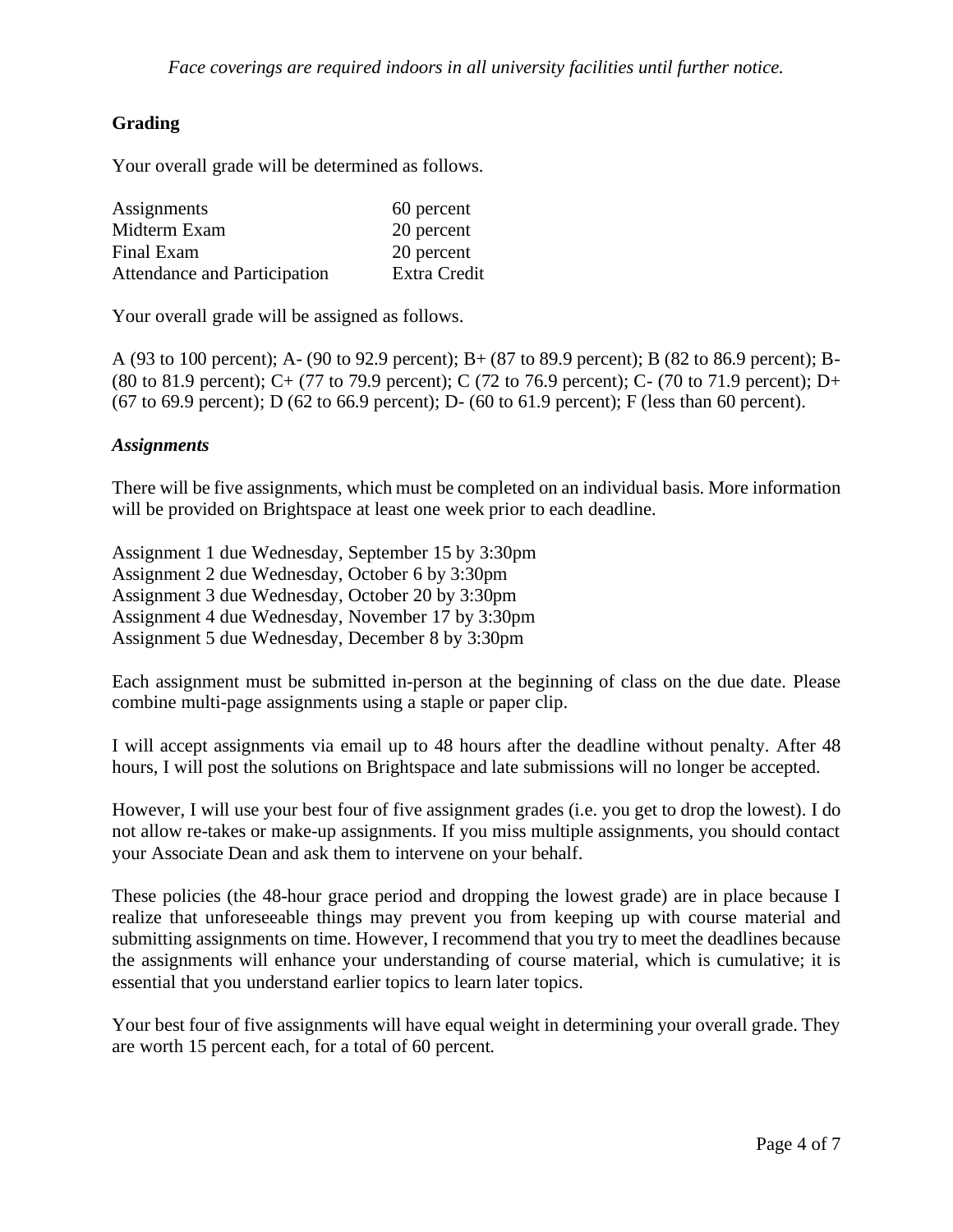### *Midterm Exam*

The midterm exam will be held on Wednesday, October 27 from 3:30 to 4:45pm in Neville 100 (in class). It must be completed in person on the scheduled date and time. If you miss the midterm exam for a valid unforeseen reason (e.g. illness, death in family), you should contact me within 48 hours and provide documentation. If valid, I will re-assign the weight of the midterm to the final exam. Otherwise, you will receive a grade of zero. I do not allow re-takes or make-up exams.

You will be permitted to have one single-sided letter-size page  $(8.5" \times 11")$  of typewritten notes. It must be double-spaced with one-inch margins and 12-point font. There should be no handwritten notes on the page. Notes that do not meet these criteria will be confiscated at the beginning of the exam, and you will not be permitted to replace them. You should also bring a pencil and nonprogrammable calculator to the midterm exam.

More information about the midterm exam will be provided at least one week in advance. It is worth 20 percent of your overall grade.

### *Final Exam*

The final exam will be held on Friday, December 17 from 12:15 to 2:15pm in Neville 100. Do not make travel arrangements prior to this date. The final exam must be completed in person on the scheduled date and time.

I do not offer re-takes or make-up exams. If you miss the final exam, you should inform your Associate Dean and ask them to intervene on your behalf.

You will be permitted to have one single-sided letter-size page  $(8.5" \times 11")$  of typewritten notes. It must be double-spaced with one-inch margins and 12-point font. There should be no handwritten notes on the page. Notes that do not meet these criteria will be confiscated at the beginning of the exam, and you will not be permitted to replace them. You should also bring a pencil and nonprogrammable calculator to the final exam.

More information about the final exam will be provided during the last week of class. It is worth 20 percent of your overall grade.

#### *Attendance and Participation*

I reserve the right to take attendance in class. This will count toward extra credit, as will participation in discussions and activities.

Other than attendance and participation, there will be no other opportunities for extra credit. There are no exceptions to this policy.

You will not be given credit for missed classes or those during which you exhibit inappropriate or disruptive behavior. Moreover, out of respect for other students, you may be asked to leave.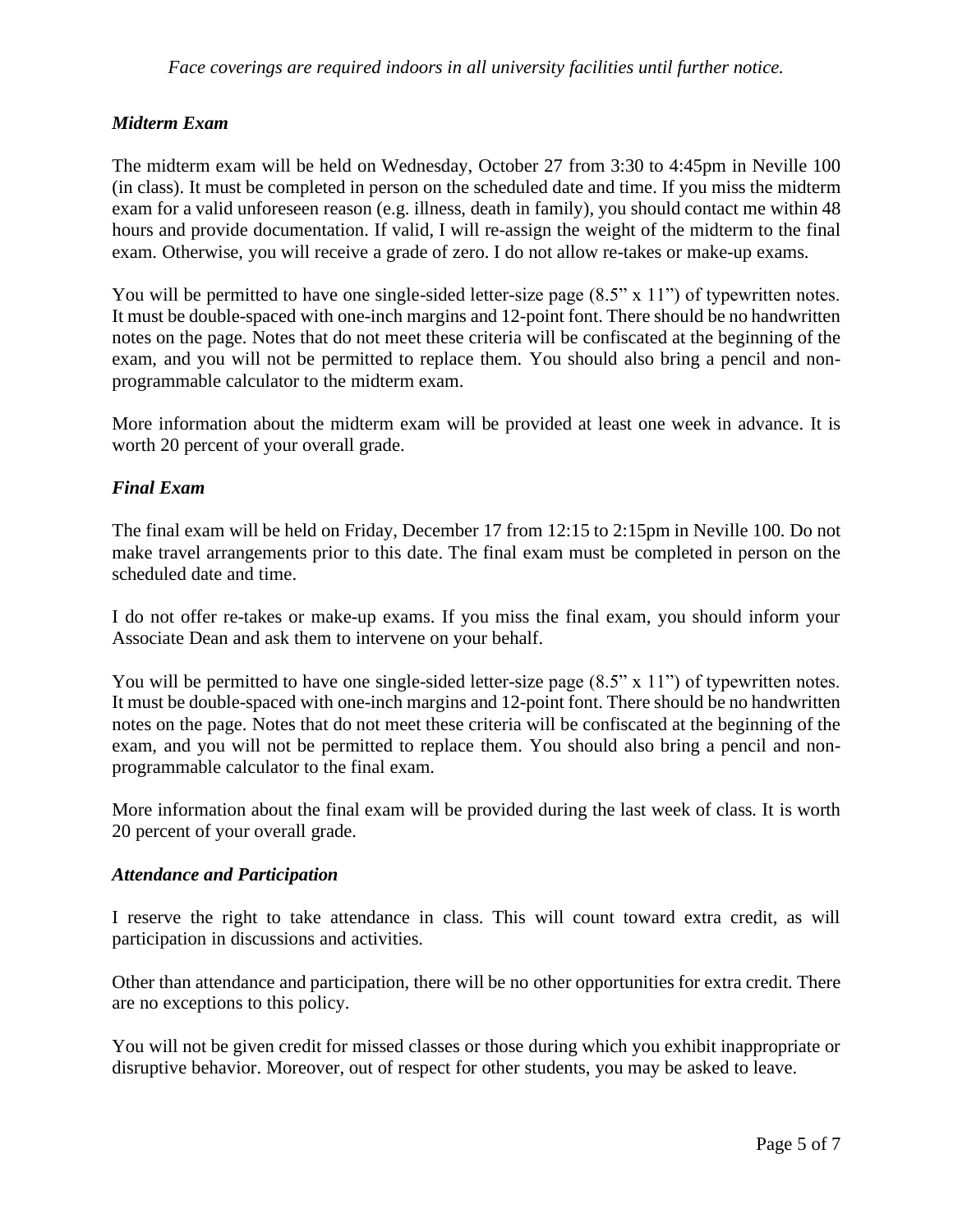Please note the following.

- Do not use electronic devices during class, except to take notes. This implies no texting.
- Minimize the distraction if you arrive late or leave early (e.g. sit near the door).
- I will end each class on time. Please wait until the end of class to pack your belongings.
- As we continue to navigate the COVID-19 pandemic, please do not approach the teaching assistant or I during class. You may ask questions from your seat, during office hours or via email.

## **Required Syllabus Statements**

### *Academic Honesty*

Academic honesty is very important. It is dishonest to cheat on exams, to copy term papers, to submit papers written by another person, to fake experimental results, or to copy or reword parts of books or articles into your own papers without appropriately citing the source. Students committing or aiding in any of these violations may be given failing grades for an assignment or for an entire course, at the discretion of the instructor. In addition to any academic action taken by an instructor, these violations are also subject to action under the University of Maine Student Conduct Code. The maximum possible sanction under the student conduct code is dismissal from the University.

### *Students Accessibility Services*

If you have a disability for which you may be requesting an accommodation, please contact Student Accessibility Services, 121 East Annex, 581.2319, as early as possible in the term. Students who have already been approved for accommodations by SAS and have a current accommodation letter should meet with me privately as soon as possible.

#### *Course Schedule Disclaimer (Disruption Clause)*

In the event of an extended disruption of normal classroom activities (due to COVID-19 or other long-term disruptions), the format for this course may be modified to enable its completion within its programmed time frame. In that event, you will be provided an addendum to the syllabus that will supersede this version.

#### *Observance of Religious Holidays/Events*

The University of Maine recognizes that when students are observing significant religious holidays, some may be unable to attend classes or labs, study, take tests, or work on other assignments. If they provide adequate notice (at least one week and longer if at all possible), these students are allowed to make up course requirements as long as this effort does not create an unreasonable burden upon the instructor, department or University. At the discretion of the instructor, such coursework could be due before or after the examination or assignment. No adverse or prejudicial effects shall result to a student's grade for the examination, study, or course requirement on the day of religious observance. The student shall not be marked absent from the